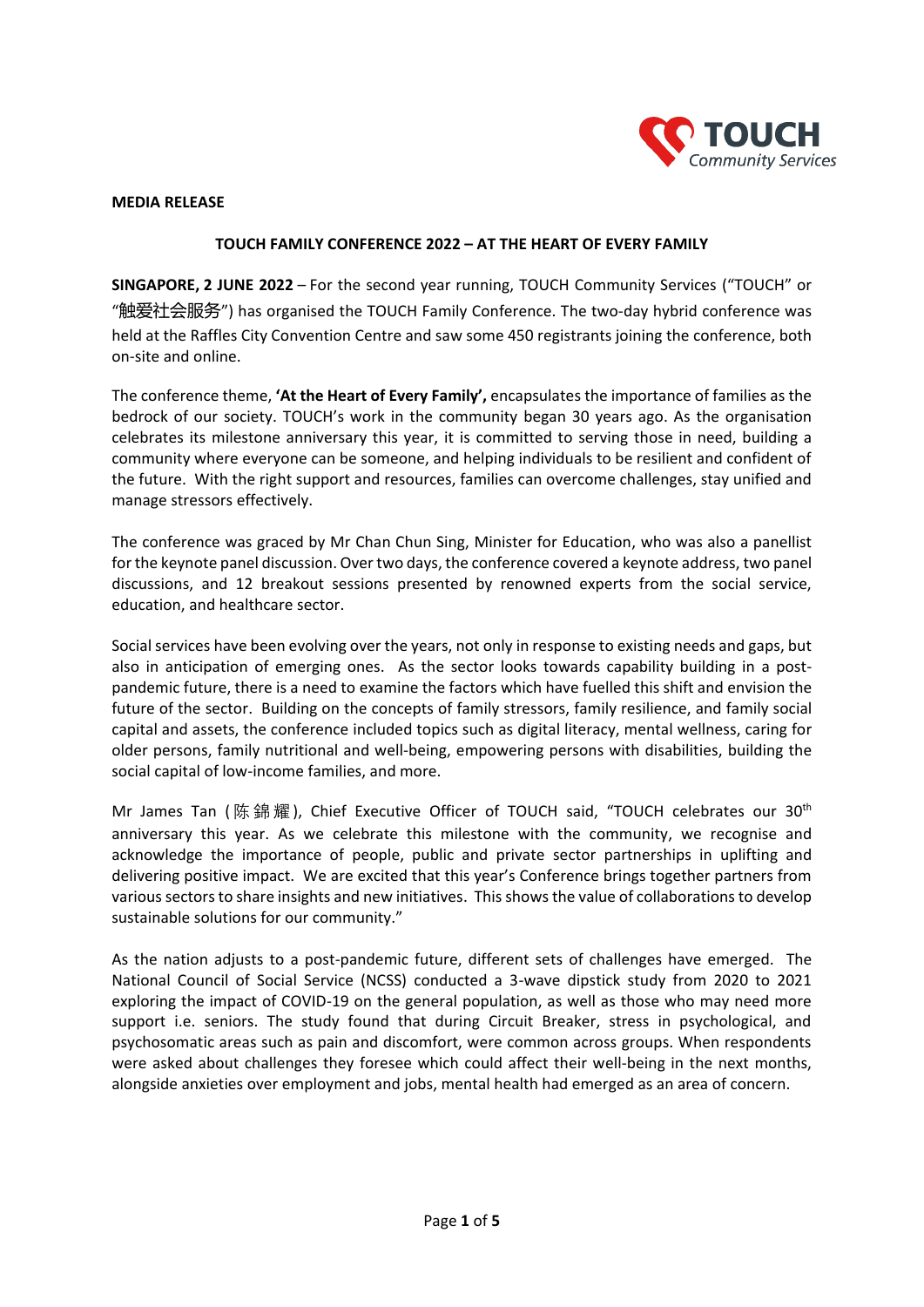Understanding this gap in the current mental wellness landscape, TOUCH will be co-creating and launching new initiatives in support of 'Beyond the Label (BTL)', a movement to fight stigma towards persons with mental health conditions.

A key initiative launched at this year's conference is to equip communities to support Persons with Mental Health Conditions (PMHCs) through Mental Health-Friendly Neighbourhoods, where people are aware of the importance of mental wellness and understand how to make their neighbourhoods inclusive and accepting of PMHCs.

A community feature, **'The Pebble Walk' by TOUCH**, was announced as an initiative in Queenstown as the pilot precinct. This walk will symbolise the journey of support for PMHCs in the community and will be paved by pebbles painted by individuals from the community and schools in Queenstown, to include encouraging phrases for PMHCs *(details in Annex A)*.

Ms Tan Li San, Chief Executive Officer of the National Council of Social Service said, "Families and friends play an important role in encouraging persons with mental health conditions to seek help, and in supporting them through the often complex challenges they face. We have been working with community partners to bring together our resources and expertise, and coordinate efforts to build an inclusive society which looks beyond labels, where persons with mental health conditions can participate meaningfully."

 $-$  End  $-$ 

**For media enquiries, please contact:** Shermaine Chua, Senior Lead, Strategic Communications 8228 5920 (HP) [shermaine.chua@touch.org.sg](mailto:shermaine.chua@touch.org.sg)

**\*\*\*\***

# **ABOUT TOUCH FAMILY CONFERENCE**

An essential unit of influence and support, the family is an equilibrium of relational ties. However, this confluence of interconnected relationships remains susceptible to external influences such as digital disruption and evolving family structures. With the right support and resources, families can overcome challenges, stay unified and manage stressors effectively.

The **TOUCH Family Conference 2022: At the Heart of Every Family** will explore how individual stakeholders can come together to co-create solutions with the community. The two-day conference also provides a platform where innovative solutions and evidence-based practices will be explored indepth for its applications to dynamic family issues for the future of social services.

The conference will be graced by Guest-of-Honour, Mr Chan Chun Sing, Minister for Education. He is also one of the four panellists in the keynote panel discussion on co-creating solutions with communities.

## **ABOUT 'BEYOND THE LABEL'**

Beyond the Label (BTL) is a movement to fight stigma towards persons with mental health conditions. BTL is a public education effort funded by the Tote Board Mental Health Strategic initiative. It also contributes to two of the three key thrusts of the five-year road map, the Social Service Sector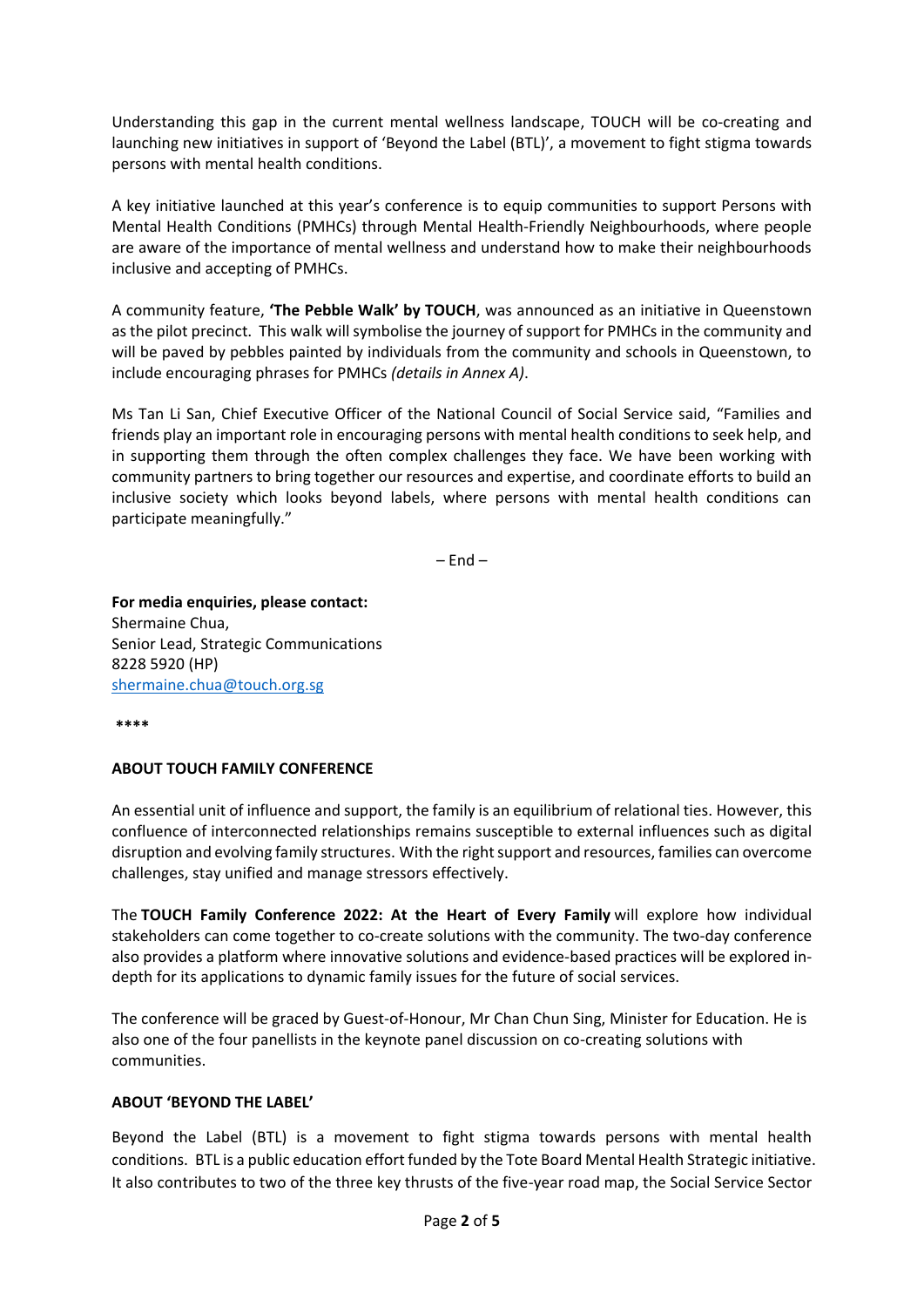Strategic Thrust (4ST), launched by NCSS to empower individuals, families and communities as well as forge a more caring, collaborative and impactful social service ecosystem.

## **ABOUT TOUCH COMMUNITY SERVICES**

Since 1992, TOUCH Community Services has served people of all backgrounds to see sustainable change and transformation in their lives. It believes in the worth and potential of every child, youth at-risk, family in need, senior and person with special or healthcare needs to grow, participate and contribute in the community. The heartbeat of TOUCH is to **activate potential**, **build independence**, **connect people**, and **deliver impact** by developing sustainable solutions in society. For more information on TOUCH, please visit [www.touch.org.sg](http://www.touch.org.sg/)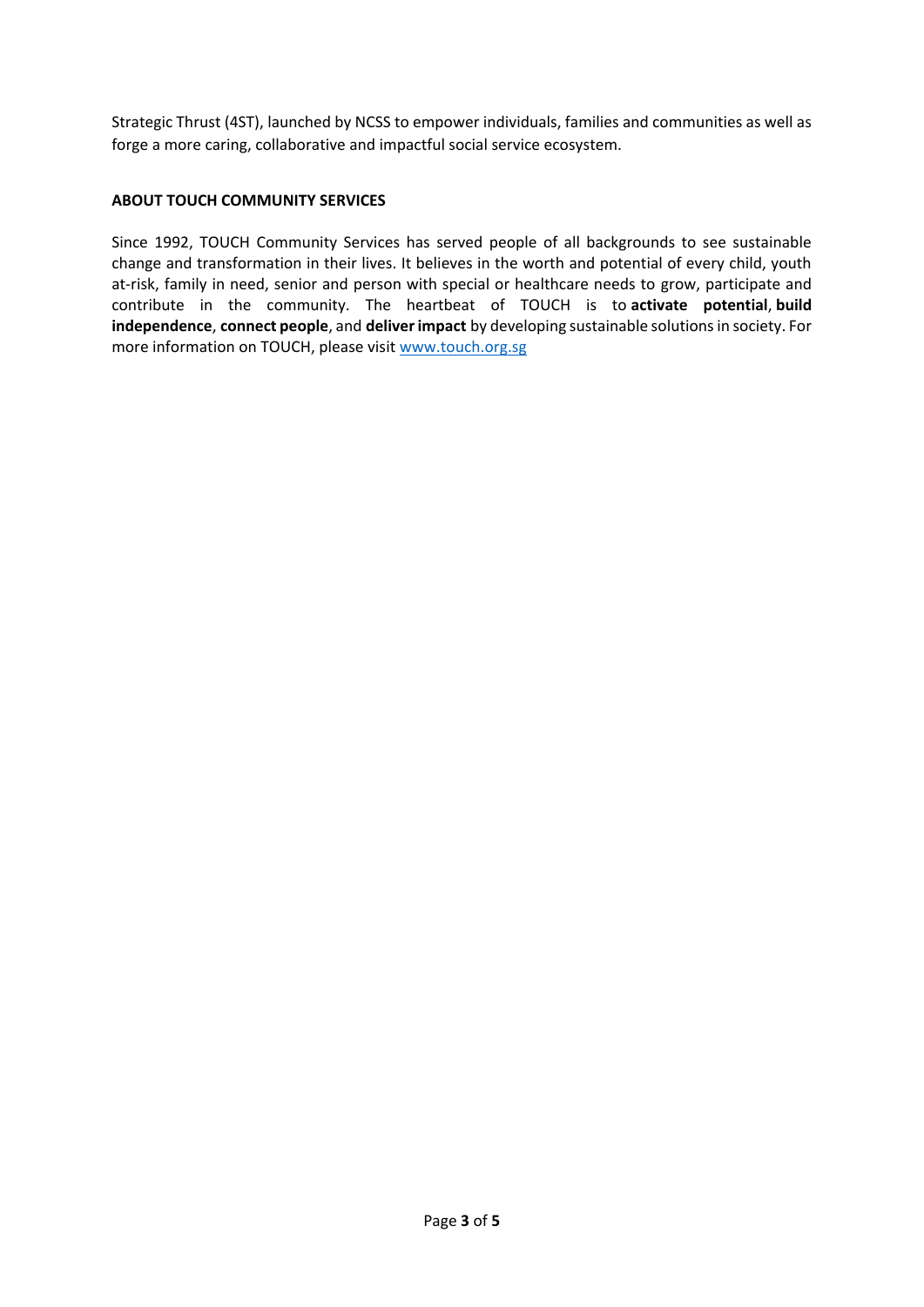#### **ANNEX A**

# **'THE PEBBLE WALK' BY TOUCH COMMUNITY SERVICES FACT SHEET**

## **BACKGROUND**

The pandemic has given rise to the number and severity of mental health problems experienced by Singaporeans. The TOUCHline saw 20.5% more callers in 2021 compared to the same period in 2020, which highlights the pressing need for measures to support these people.

Against this backdrop, Persons with Mental Health Conditions (PMHCs) have cited low awareness of the symptoms and fear of being stigmatised as the top two barriers to seeking early treatment.

The Beyond the Label movement aims to address this stigma faced by PMHCs and equip the public with peer support skills and encourage greater help-seeking behaviours.

### **ABOUT MENTAL HEALTH-FRIENDLY NEIGHBOURHOODS**

In support of 'Beyond the Label, a movement by NCSS, TOUCH is working with like-minded partners and government agencies to equip communities through Mental Health-Friendly Neighbourhoods (MHFNs).

A MHFN is envisioned to be a neighbourhood where:

- Mental health resources within the community are identified and made prominent i.e. signposts, stickers, posters
- Residents in the community are given opportunities to attend befriender or first responder training
- When residents come across PMHCs, they know what to do, or where to direct them

For the first time, TOUCH has launched a community feature called 'The Pebble Walk', with partners such as the National Council of Social Service and Tanjong Pagar GRC. 'The Pebble Walk' is intended to be a visual symbol of a MHFN. It represents the journey of support for persons with mental health conditions in the community. Singaporeans can play their part by painting the pebbles and penning phrases of encouragement. A story from a PMHC will also be installed beside the pebble walk, together with a list of resources.

Other community initiatives that will be rolled out throughout the year include mobile exhibitions in schools and the neighbourhood, and peer support workshops for befrienders and first responders.

## **ABOUT TOUCH MENTAL WELLNESS**

TOUCH Mental Wellness (TMW) runs personalised therapy and counselling programmes to empower individuals to rise above their circumstances. An advocate of mental wellness, TMW has been organising mental wellness awareness mass runs, talks and workshops since 2015. It works closely with corporations to conduct mental wellness talks with an aim of equipping employees with handles to cope with stress and help them build resilience. It also specialises in mental wellness awareness